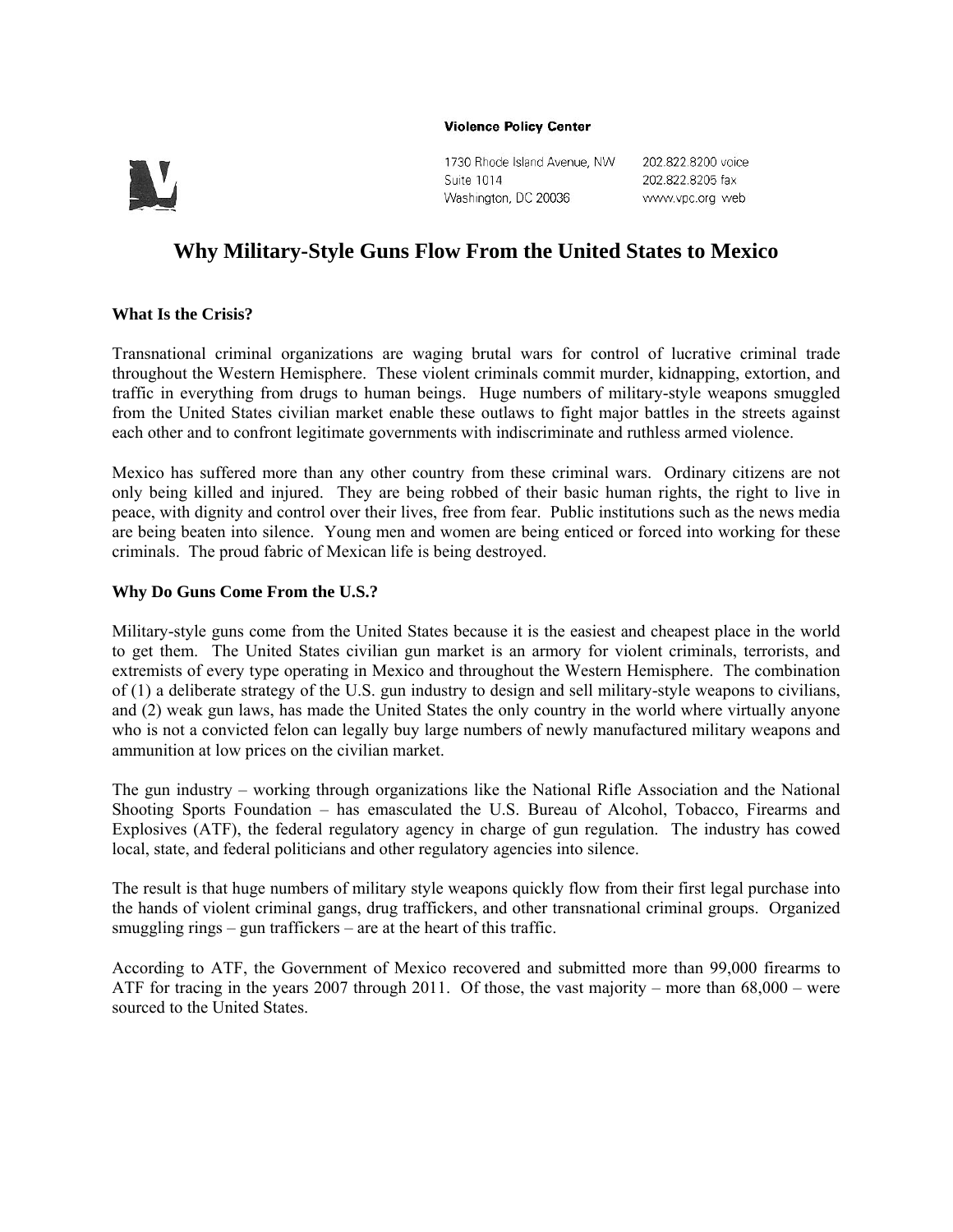## **Which Weapons Are Most Coveted by Gun Traffickers?**

Gun traffickers are outfitting criminal organizations for war: wars for control of criminal trade, confrontation against governments, and intimidation of the people. They thus seek out weapons designed for war. The types of guns and accessories most sought after in the United States by traffickers are:

- Semiautomatic assault weapons, including assault rifles and a new breed of assault pistols;
- High-powered 50 BMG sniper rifles;
- Armor-piercing and other high-capacity pistols; and,
- Large stockpiles of ammunition and high-capacity ammunition magazines.

# **What Are Assault Weapons and How Are They Different From Traditional Firearms?**

Assault weapons – such as the AK-47 and the AR-15 – are semi-automatic (firing one bullet per trigger pull) versions of fully automatic (firing as many bullets as are contained in the ammunition magazine long as the trigger is depressed) guns that are designed for modern combat. They include specific features to enable the shooter to kill or wound large numbers of people at medium or close range by spraying or "hosing down" a killing zone. The key features of assault weapons are:

- Ability to accept a high-capacity detachable ammunition magazine (up to 100 rounds), which allows a single shooter to saturate an area without reloading and, if necessary, quickly reload with a full magazine.
- Rear pistol and forward grips (sometimes in the form of ammunition magazines, thumbhole stocks, and heat-shielding devices on the barrel). These allow the shooter to fire many rounds from the hip, as opposed to slower and more careful fire from the shoulder.

Traditional sporting guns, in contrast, typically hold only three to five rounds of ammunition, and are designed to be primarily fired from the shoulder at a slower and more precise pace.

In April 2012, ATF reported that "AK and AR variants with detachable magazines, are used more frequently to commit violent crime by drug trafficking organizations."

#### **What Are Sniper Rifles?**

Sniper rifles are designed and carefully manufactured to be able to precisely hit relatively small targets at very long distances. The 50 caliber anti-armor sniper rifle is a uniquely powerful type of sniper rifle that is especially favored by criminal organizations and thus sought after by gun traffickers in the United States. The Barrett line of 50 caliber anti-armor rifles is the most popular among smugglers, but the rifles of other makers are also among those trafficked to Mexico.

The 50 caliber anti-armor sniper rifle was invented and specifically designed to destroy materiel targets – such as aircraft and light-armor vehicles – at very long ranges. These rifles are far and away more powerful than any other shoulder-fired rifle ever made. They can accurately hit and blast through an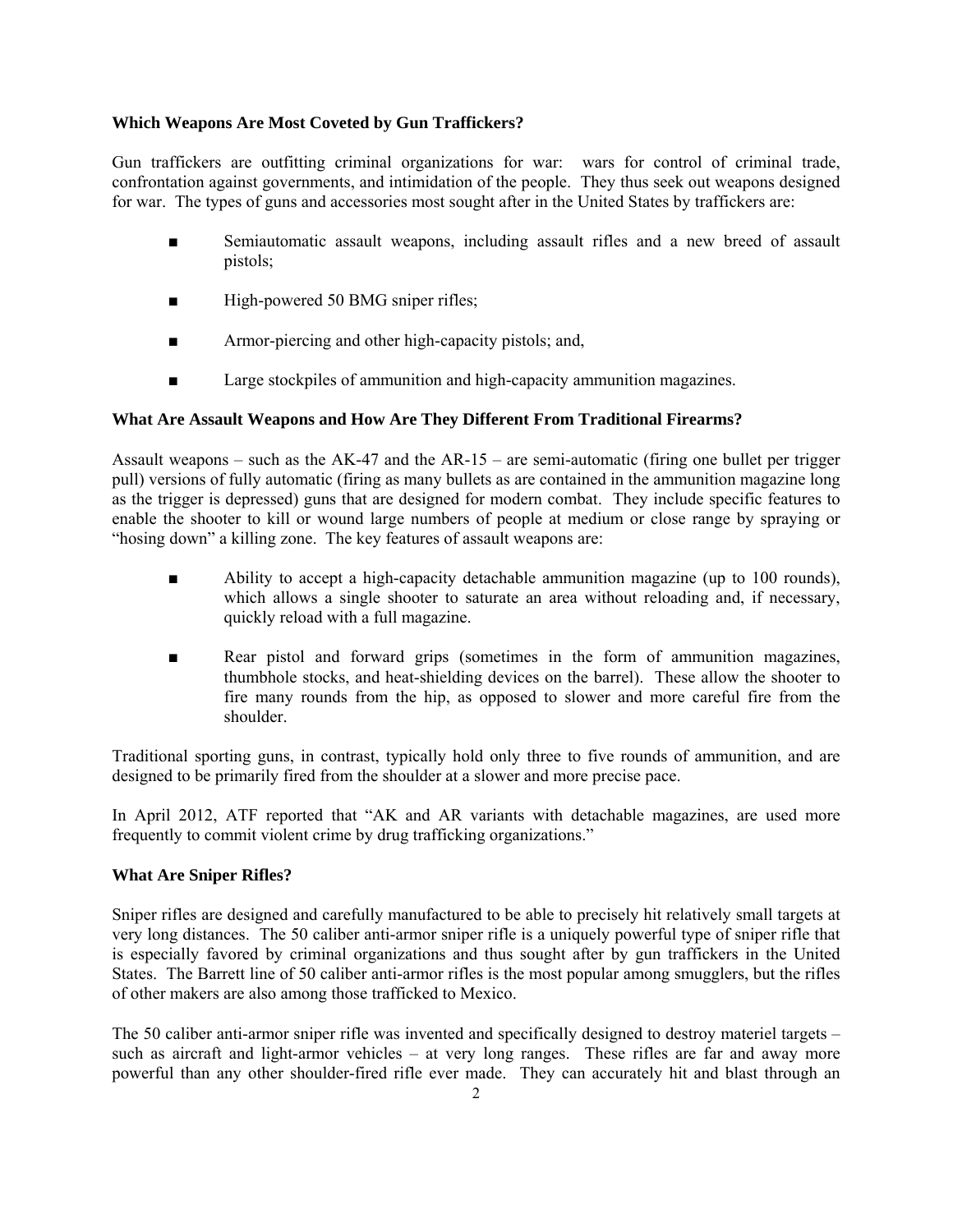inch-thick plate of steel from a distance of 2,000 yards. The bullets easily cut through law enforcement vehicles and body armor. They have been used to kill human beings at ranges of a mile and a half and more.

#### **What Are Semiautomatic High-Capacity Pistols?**

High-capacity pistols are semiautomatic handguns that are designed to hold more than 10 rounds of ammunition in a single loading. Typical capacities range from 14 to 21 rounds, usually by inserting an ammunition magazine (sometimes called a "clip') into the grip of the gun. When a shooter empties such a magazine, he can quickly insert a new one.

## **What Are High-Capacity Ammunition Magazines?**

High-capacity magazines are detachable ammunition feeding devices for handguns and assault rifles. They include banana clips and drums. Handgun magazines hold as many as 33 rounds, while rifle magazines can provide as many as 100 rounds of ammunition in a single loading.

## **Why Do U.S. Manufacturers Make Assault Weapons, 50 BMG Sniper Rifles, and High-Capacity Pistols?**

The civilian firearms industry in the United States has been in decline for several decades. Unlike many other consumer product industries, the gun industry has failed to keep up with population growth. Between 1980 and 2000, the U.S. population grew by 24 percent. Over the same period, total domestic small arms production fell by 33 percent. Gun ownership is steadily declining in the United States, especially among younger age groups.

Faced with the fact of its declining markets, the gun industry has turned to military designs and highpressure marketing to ignite interest in its products. Although its executives are well aware of the problems of gun trafficking and gun violence, this cynical industry has no concern for the havoc its products wreak as long as it continues to profit. In fact, many observers believe that the industry needs – and counts on – the illegal traffic in guns to boost its sales.

#### **How Do Guns Come From the U.S. to Mexico?**

The main way in which guns travel from the United States to Mexico is through the organized and widely dispersed practice of "straw buying." Gun traffickers induce persons in the United States who can legally buy guns to purchase military-style guns from gun dealers. These people are called "straw buyers" or "straw purchasers." A given straw buyer may buy many guns from a single store, or a small number of guns from each of many stores, or by both means. The straw buyer hands over the guns to a trafficker and is paid a small bounty. The trafficker then arranges for the guns to be smuggled into Mexico in a variety of ways.

The Violence Policy has an ongoing project analyzing federal court prosecutions describing the methods used by traffickers to obtain firearms and smuggle them across the border. Straw buying is the primary tactic employed by in the vast majority of the 121 federal trafficking prosecutions the VPC has analyzed to date (see www.vpc.org/indictedesp.htm for Spanish and www.vpc.org/indicted.htm for English).